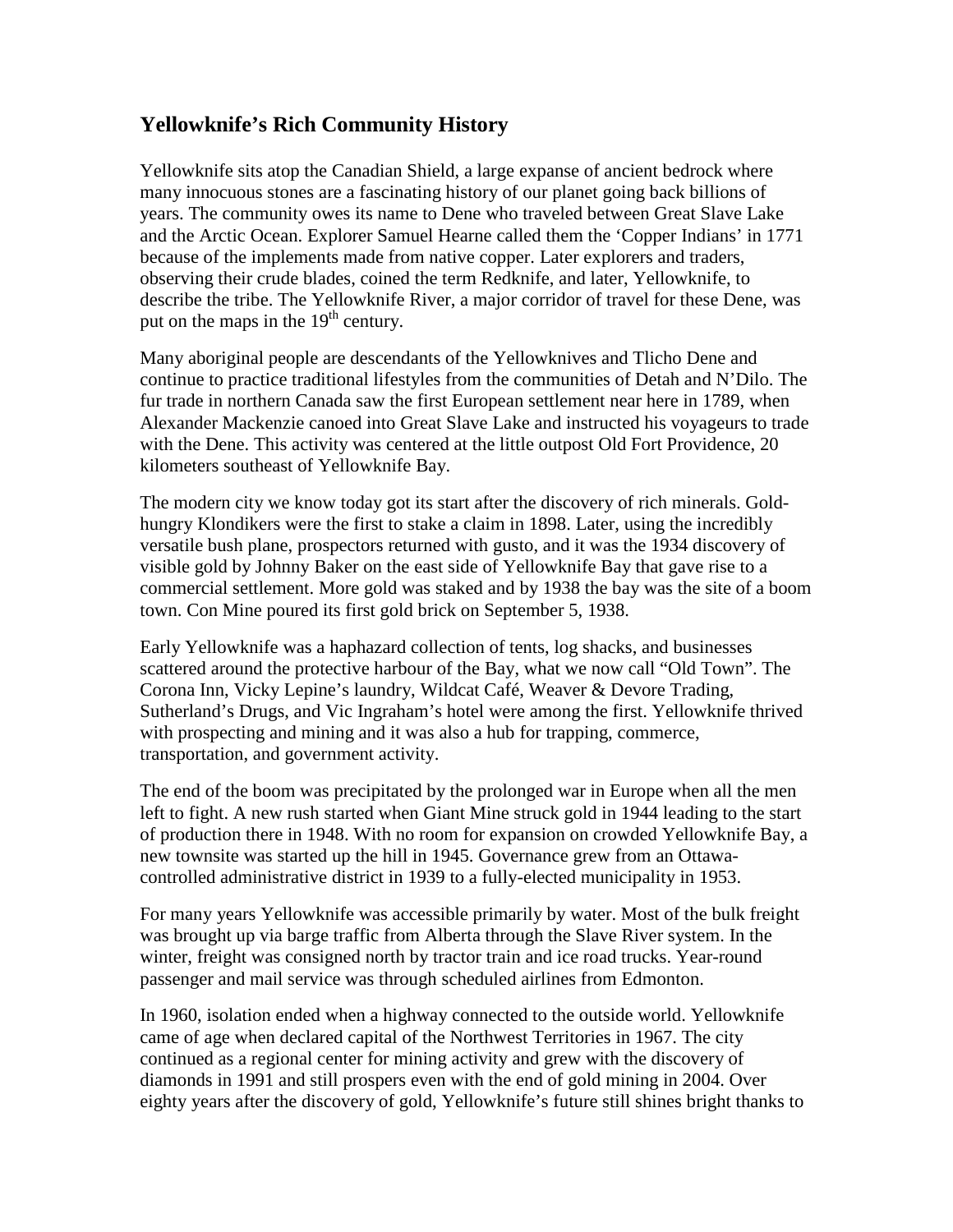the treasures beneath our feet.

Preserving and celebrating the community's story is the goal of our membership. The Society is currently renovating the old Giant Mine recreation hall, once the social hub of town, as a main exhibit hall to showcase the story of Yellowknife and its diverse people. To achieve our goals, we need your support! Donations, in kind services, stories, photographs, artifacts, ideas, volunteers, and new members! Let's honour our Yellowknife community elders and past generations by building a museum and heritage centre the entire city can be proud of!

## **A Yellowknife Chronology**

**1771** – Samuel Hearne of the Hudson's Bay Company is the first recorded European to travel through the Yellowknife area on his way back from the Arctic Ocean

**1789** – French fur traders establish 'Old' Fort Providence 20 km southeast of Yellowknife Bay on the recommendation of Alexander Mackenzie.

**1821** – John Franklin ascends the Yellowknife River under the guidance of Yellowknife Indian chief Akaitcho, on a mission of exploration towards the Arctic Ocean. Many of his men would perish on this journey.

**1898** - E. A. Blakeney, on his way to the Klondike, picks up rock samples at Yellowknife Bay and stakes claims. The samples are assayed in Ottawa and found to contain gold.

**1929** – More prospectors are searching for gold around Great Slave and Great Bear Lakes thanks to the use of the versatile airplane in mineral exploration.

**1933** - Johnny Baker and Herb Dixon paddle down the Yellowknife River and make a gold discovery at Quyta Lake.

**1934** - Johnny Baker returns and stakes the Rich claim on the east side of Yellowknife Bay. This date is generally viewed as the birth of the gold camp. The Burwash Mine operates from 1935-1936 before the small gold vein 'pinches out'.

**1935** - Members of the Geological Survey of Canada find gold near Jackfish Lake, on the west side of Yellowknife Bay. This prompts a 'blind' staking rush as winter snow sets in. Claims are staked that will lead to the discovery and development of the Con, Negus, and Giant Mines.

**1936** - Commerce arrives with the setting up of the Corona Inn restaurant and hotel, and Weaver & Devore traders, in modern day Old Town Yellowknife.

**1938** - Yellowknife is a boomtown with gold discoveries all over the region! The first gold is poured at the Con Mine in September.